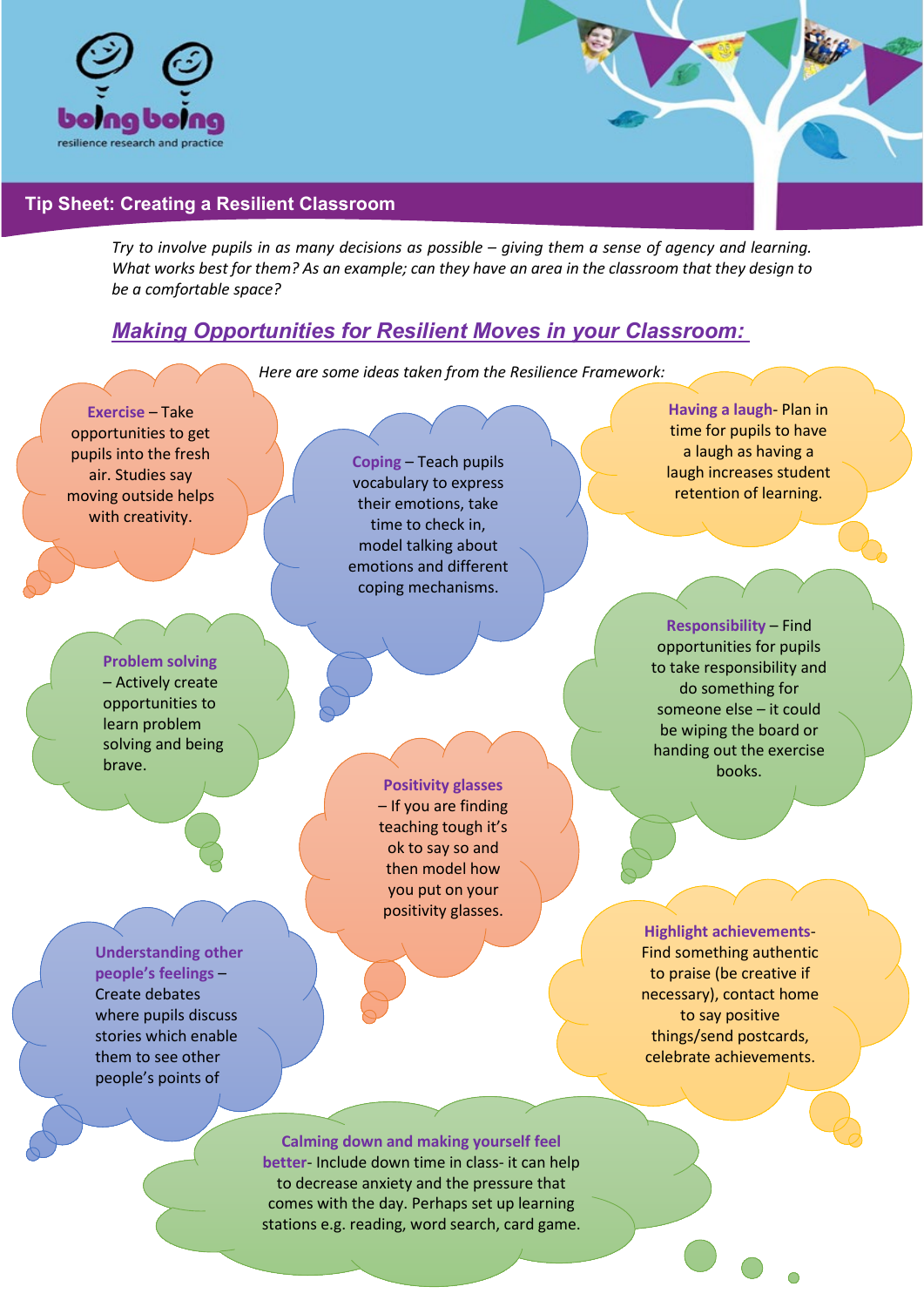## *Teaching Pupils about Resilience:*

*There are activities to illustrate each of the Resilient Moves in our [Resilient Classroom](https://boingboing.org.uk/wp-content/uploads/2020/09/Boingboing-The-Resilient-Classroom-Web.pdf) activities booklet on the Boingboing website. We also have a [Teachers'](https://www.boingboing.org.uk/bounce-forward/) Pack. Here are some examples;*



**Hand of Belonging** – Pupils draw round their hands and write on each finger someone they can rely on.

**Bingo** – Finding others in the class who match the statement on the bingo sheet e.g.…This can also help them to see what they have in common with others.





**Bunting** – Each pupil writes down one of their talents on bunting and it is strung across the whole class.

**Tree of growth**- Every beginning or end of the lesson the students can write down: their talents, a new hobby, something good that has happened or how they are feeling. Helps them to recognise their own resilience.





**Transport** – Find a way for pupils to describe or draw their journey to school, this helps the teacher to know what issues a child might face coming to school.